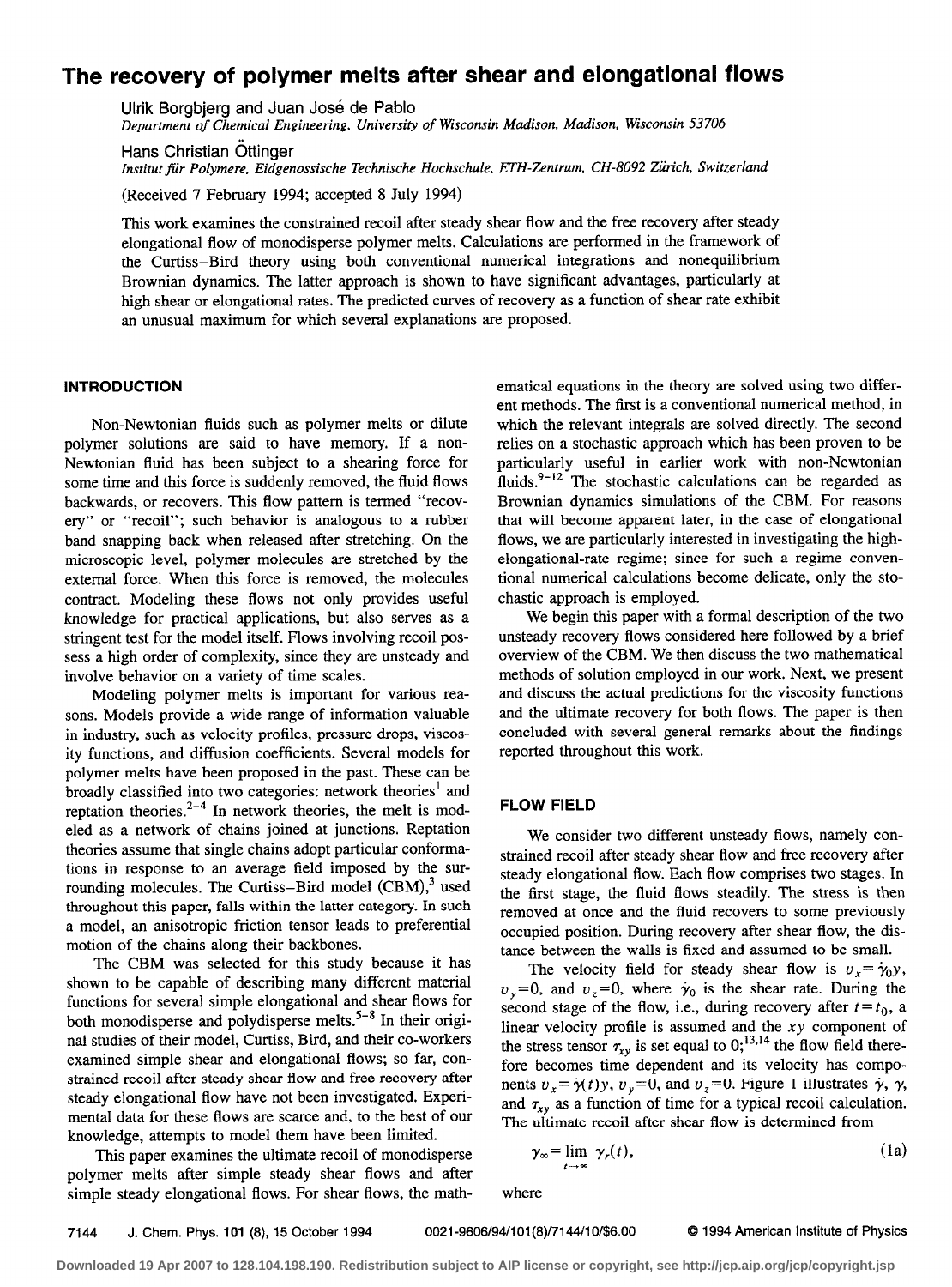

FIG. 1. A schematic representation of  $\dot{\gamma}$ ,  $\gamma$ , and  $\tau_{xy}$  during a recoil calculation (Ref. 13).

$$
\gamma_r(t) = \int_{t=t_0}^t \dot{\gamma}(t')dt'.
$$
 (1b)

For simple elongational flow, the steady state velocity field has components  $v_x = -\frac{1}{2}\epsilon_0x$ ,  $v_y = -\frac{1}{2}\epsilon_0y$ , and  $v_z = \epsilon_0z$ , where  $\dot{\epsilon}_0$  is the elongational rate. For this flow, the only viscosity function of interest is the elongational viscosity defined by  $\bar{\eta} = -(\tau_{zz} - \tau_{xx})/\dot{\epsilon}$ . Recovery begins at  $t = t_0$ ; the stress is suddenly removed and  $\tau_{zz} - \tau_{xx}$  is set equal to 0. During recovery, we assume that the velocity field has components  $v_x = -\frac{1}{2}\epsilon(t)x$ ,  $v_y = -\frac{1}{2}\epsilon(t)y$ , and  $v_z = \epsilon(t)z$ .<sup>14</sup> The ultimate recoil after simple elongational flow is then calculated according to

$$
\epsilon_{\infty} = \lim_{t \to \infty} \epsilon_r(t), \tag{2a}
$$

$$
\epsilon_r(t) = \int_{t=t_0}^t \dot{\epsilon}(t')dt'.
$$
 (2b)

# THE CURTISS-BIRD MODEL

The Curtiss-Bird model (CBM) is based on a kinetictheory development for Kramers' freely jointed bead-rod chains, where polymer molecules are modeled as N massless beads joined by  $N-1$  freely rotating rigid links.<sup>3</sup>

Curtiss and Bird make four major approximations to arrive at a single link distribution function.<sup>3</sup> The first of these is the short-range-force approximation, which states that only beads very close to each other interact. The second is the use of an anisotropic Stokes law, which is an empirical, three-parameter equation for the hydrodynamic drag on a bead. One of the parameters in this law is the link-tension coefficient  $\epsilon_i$ , which determines the anisotropy of the friction tensor. For  $\epsilon_i = 1$ , the tensor is anisotropic, and for  $\epsilon_i = 0$ , there is no difference between the forces acting on two succeeding beads in the direction of the link joining them. The theory of Curtiss and Bird reduces to that of Doi and Edwards<sup>2</sup> for  $\epsilon_1$ =0. The third approximation, known as the anisotropic Brownian motion approximation, states that, on average, the velocity of a bead relative to the center of mass velocity is in the direction of the chain. The polymer is therefore said to "reptate" through the melt. The fourth simplification, known as the mild curvature approximation, assumes that the chain approximates a curve with continuous derivatives (i.e., with no "kinks").

These approximations result in the following diffusion equation for the single link probability density  $f(\mathbf{u}, s, t)$  function:

$$
\frac{\partial f}{\partial t} = \frac{1}{\lambda} \frac{\partial^2 f}{\partial s^2} - \frac{\partial}{\partial u} \cdot (\kappa \cdot u - \kappa \cdot uuu) f, \tag{3}
$$

where  $f(\mathbf{u}, s, t)$  is the time-dependent probability of finding a link at position s along the chain having orientation  $\bf{u}$ . By definition,  $s$  is a number between 0 and 1, and  $u$  is a unit vector. The time-dependent transposed velocity gradient tensor is denoted by  $\kappa$ , and  $\lambda$  is a characteristic time constant for the chains. For simplicity, throughout this paper, the value of  $\lambda$  has been set to unity. Note that besides the dependence of the distribution function, the first term in Eq. (3) depends only on the polymer properties and the second term depends only on the flow field.

The single link distribution function  $f(\mathbf{u},s,t)$  is presumed to obey the following boundary conditions:

$$
f(\mathbf{u},0,t) = f(\mathbf{u},1,t) = \frac{1}{4\pi}.
$$
 (4)

From a physical point of view, these conditions ensure that when a link of the polymer emerges from a chain, it points in all directions with equal probability.

Having developed expressions for the single link distribution function, Curtiss and Bird<sup>3</sup> determine the stress tensor  $\tau$  according to

where 
$$
\tau = k_B T n N \bigg[ \frac{1}{3} \delta - \langle \mathbf{u} \mathbf{u} \rangle - \lambda \epsilon_l \kappa : \langle s(1-s) \mathbf{u} \mathbf{u} \mathbf{u} \rangle \bigg], \qquad (5)
$$

where  $k_B$  is Boltzmann's constant, T is the temperature, n is the number density of beads,  $N$  is the number of beads in a chain, and  $\delta$  is the unit tensor. For simplicity, the product

J. Chem. Phys., Vol. 101, No. 8, 15 October 1994 **Downloaded 19 Apr 2007 to 128.104.198.190. Redistribution subject to AIP license or copyright, see http://jcp.aip.org/jcp/copyright.jsp**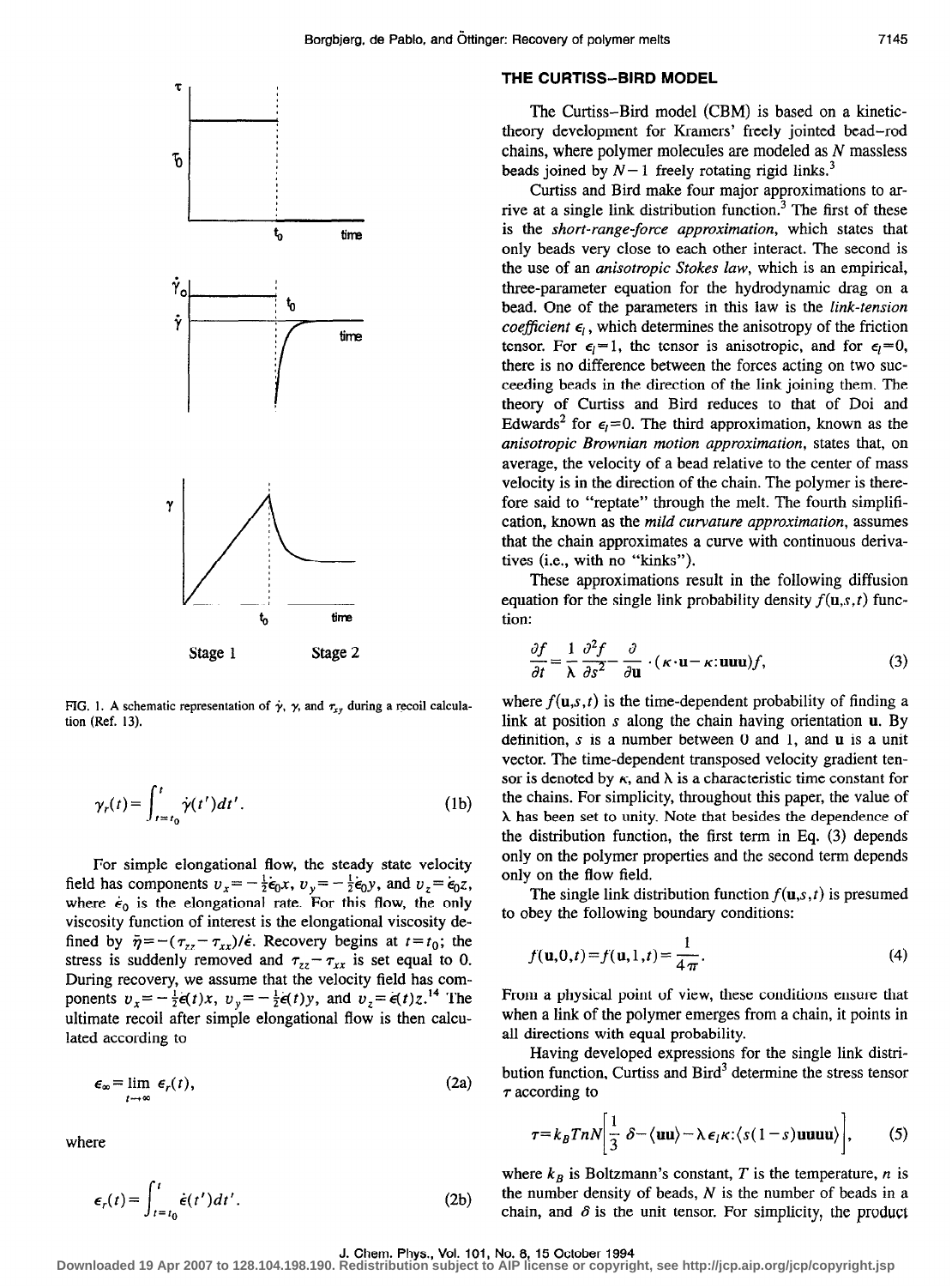$nNk_BT$  is set equal to unity. The brackets denote averages with respect to the probability function  $f(\mathbf{u}, s, t)$ , e.g.,

$$
\langle \mathbf{u}\mathbf{u}\rangle = \int \int f(\mathbf{u}, s, t) \mathbf{u}\mathbf{u} \, ds \, d\mathbf{u} \tag{6}
$$

and

$$
\langle s(1-s)\mathbf{u}\mathbf{u}\mathbf{u}\mathbf{u}\rangle = \int \int f(\mathbf{u},s,t)s(1-s)\mathbf{u}\mathbf{u}\mathbf{u} \, ds \, d\mathbf{u}.\tag{7}
$$

# STOCHASTIC APPROACH  $\begin{bmatrix} 1 & 0 & 0 \\ 0 & 0 & 0 \\ 0 & 0 & 0 \end{bmatrix}$

The stochastic approach proposed here relies on the transformation of a second order differential equation for a d-dimensional distribution function into a stochastic differential equation (SDE) for a d-dimensional process.<sup>16,17</sup> Consider a general diffusion equation of the form

$$
\frac{\partial f}{\partial t} = -\frac{\partial}{\partial \mathbf{x}} \cdot [\mathbf{A}(\mathbf{x},t)f] + \frac{1}{2} \frac{\partial^2}{\partial \mathbf{x}^2} : [\mathbf{D}(\mathbf{x},t)f]. \tag{8}
$$

Equation (8) can be shown to be equivalent to

$$
d\mathbf{x} = \mathbf{A}dt + \mathbf{B} \cdot d\mathbf{W}, \quad \mathbf{D} = \mathbf{B} \cdot \mathbf{B}^T, \tag{9}
$$

where  $W$  is a  $d$ -dimensional vector-valued Wiener process,  $A(x,t)$  is a d-dimensional vector,  $B(x,t)$  is a  $d \times d'$  matrix, and  $D(x,t)$  is a positive-semidefinite symmetric  $d \times d$  matrix. The solution to Eq. (8) is the distribution function  $f(\mathbf{x},t)$  for the d-dimensional stochastic process x described by the SDE (9).

In our work  $\mathbf{x}=(\mathbf{u},s)$ ; a transformation is carried out from the Curtiss-Bird diffusion equation

$$
\frac{\partial f}{\partial t} = \frac{1}{\lambda} \frac{\partial^2 f}{\partial s^2} - \frac{\partial}{\partial u} \cdot (\kappa \cdot u - \kappa \cdot uuu) f \tag{3}
$$

to the following SDE:

$$
\int d\mathbf{u} = (\kappa \cdot \mathbf{u} - \kappa \cdot \mathbf{u} \mathbf{u}) dt
$$
 (10a)

$$
\int ds = \sqrt{2/\lambda} dW. \tag{10b}
$$

Equation  $(3)$  leads to a unidimensional process s and a threedimensional process u whose only coupling is through the boundary conditions.

Care must be exercised when discretizing Eqs. (10a) and (10b) for a numerical solution. First we note that  $\bf{u}$  is a unit vector; any discrete scheme to solve Eq. (10a) must therefore preserve this normalization. Second, it is important to point out that s is reflected whenever it reaches 0 or 1. Furthermore, when a reflection occurs, **u** is chosen randomly on a unit sphere; otherwise, u evolves independent of s.

In order to calculate the stress tensor (5), we need only average quantities determined from the distribution function. These values are found by simulating a large number of trajectories following Eqs. (lOa) and (lob) and then taking an average over them.

The discretization of Eq.  $(10b)$  is remarkably simple.<sup>16</sup> For variable s, we use

$$
s_{i+1} = s_i + \sqrt{\frac{2\Delta t}{\lambda}} W_i.
$$
 (11)



FIG. 2. Shear rate  $\dot{\gamma}(t)$  during constrained recovery after shear flow. The line shows results of a stochastic simulation of 10<sup>5</sup> trajectories for  $\lambda \dot{\gamma}_0 = 10$ and  $\epsilon_i = 0.1$ .

The  $W_i$ 's are independent random numbers generated from a Gaussian distribution with unit variance and zero mean. Due to the nature of the Wiener process,  $17,18$  s is reflected back into the interval [O,l] whenever it crosses 0 or 1 during a time step, i.e.,  $s_{r,i+1}=2B-s_{i+1}$ , where B is either 0 or 1 depending on the boundary.

Equation (10b) is discretized into

$$
\mathbf{u}_{i+1} = \mathbf{u}_i + (\kappa \cdot \mathbf{u} - \kappa \cdot \mathbf{u} \cdot \mathbf{u})_i \Delta t \approx \frac{\mathbf{u}_i + \kappa \cdot \mathbf{u}_i \Delta t}{|\mathbf{u}_i + \kappa \cdot \mathbf{u}_i \Delta t|},
$$
(12)

where the normalization guarantees that the norm of u will be preserved. Note that Eq. (13) is only valid to order  $\Delta t$ .<sup>19</sup>

The time-dependent shear rate  $\dot{\gamma}(t)$  during recovery  $[\dot{\epsilon}(t)]$  for elongational flows] can now be obtained for  $t \geq t_0$ by following processes  $\bf{u}$  and  $\bf{s}$  as they evolve in time. Since the procedure for doing so is analogous for both shear flow and elongational flow, we only outline it for the former case.

A steady-state shear flow is first established for a constant shear rate  $\dot{\gamma}_0$ . During this stage, the xy component of the stress tensor is found from Eq. (5), i.e.,

$$
\tau_{xy} = -\langle u_x u_y \rangle - \lambda \epsilon_i \dot{\gamma}_0 \langle s(1-s) u_x^2 u_y^2 \rangle. \tag{13}
$$

Once  $\tau_{xy}$  has reached its steady state value, the recoil experiment can begin. As indicated above, the shear rate  $\dot{\gamma}(t)$  is now a function of time, but the xy component of the stress tensor is constant and is set equal to 0. The shear rate is therefore calculated at each time step according to

$$
\dot{\gamma}(t) = -\frac{\langle u_x u_y \rangle}{\lambda \epsilon_l \langle s(1-s)u_x^2 u_y^2 \rangle}.
$$
\n(14)

Once  $\dot{\gamma}(t)$  is known, the ultimate recoil can be calculated using Eq. (1). Figures 2 and 3 show  $\dot{\gamma}(t)$  and  $\gamma_r(t)$  for  $t \geq t_0$  and  $\lambda \dot{\gamma}_0 = 10$ .

For elongational flows, the first viscosity function plays the role that  $\tau_{xy}$  has for shear flows. From Eq. (5), we have

$$
\tau_{zz} - \tau_{xx} = -\left[\langle u_z u_z \rangle - \langle u_x u_x \rangle\right] - \frac{1}{2} \dot{\epsilon}_0 \epsilon_l \lambda \left[\langle s(1-s) \times (3u_z^4 - u_z^2) \rangle - \langle s(1-s)(3u_z^2 - 1)u_x^2 \rangle\right]. \tag{15}
$$

The resulting expression for  $\dot{\epsilon}(t)$  is now obtained by setting  $\tau_{zz}$  -  $\tau_{xx}$  equal to zero; it is given by

# J. Chem. Phys., Vol. 101, No. 8, 15 October 1994

**Downloaded 19 Apr 2007 to 128.104.198.190. Redistribution subject to AIP license or copyright, see http://jcp.aip.org/jcp/copyright.jsp**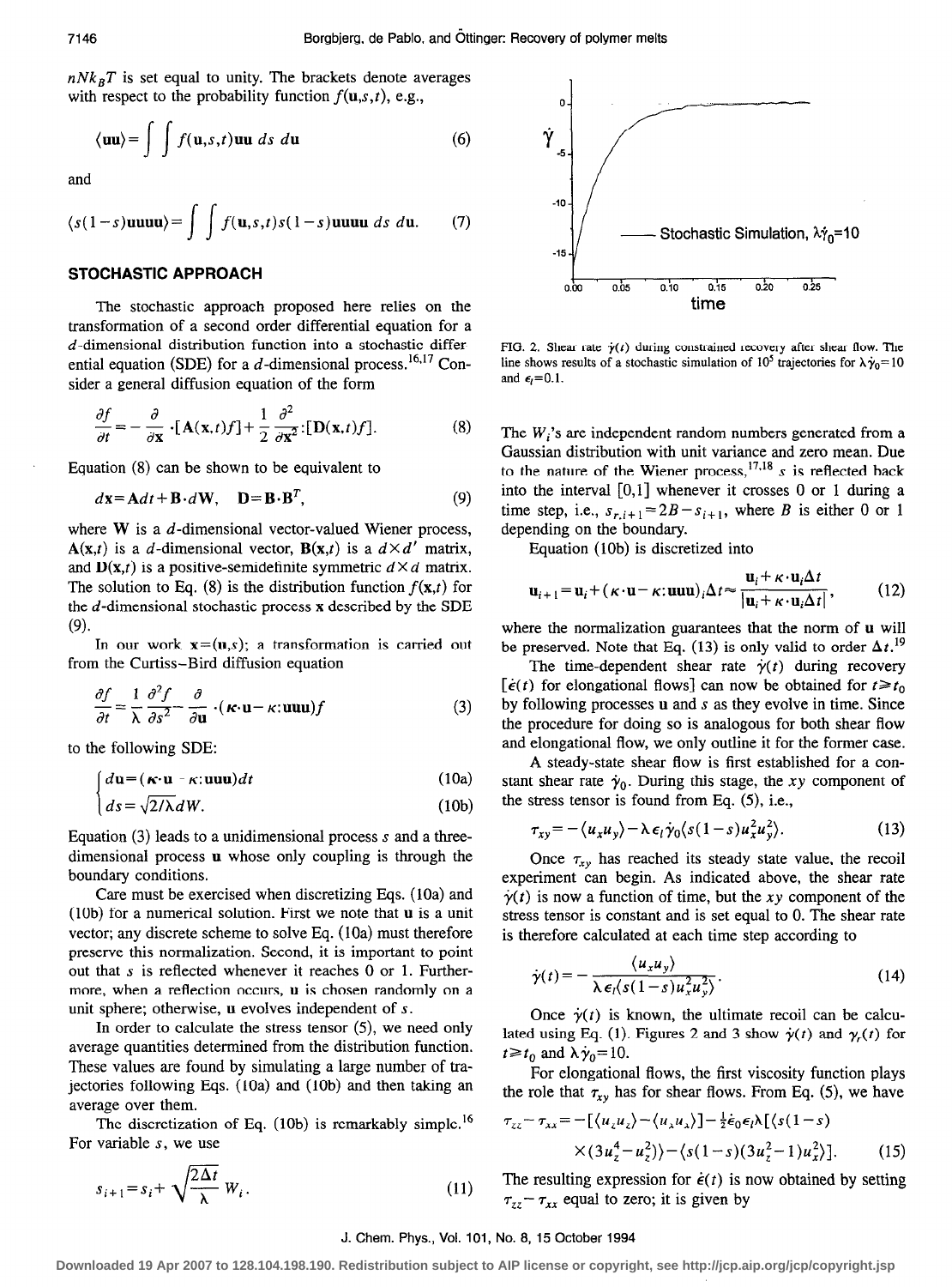

FIG. 3. Displacement  $\gamma_r(t)$  during constrained recoil after shear flow. The line shows results of a stochastic simulation with  $10<sup>5</sup>$  trajectories for  $\lambda \dot{\gamma}_0 = 10$  and  $\epsilon_i = 0.1$ .

$$
\dot{\epsilon}(t) = -\frac{2[\langle u_z u_z \rangle - \langle u_x u_x \rangle]}{\lambda \epsilon_l [\langle s(1-s)(3u_z^4 - u_z^2) \rangle - \langle s(1-s)(3u_z^2 - 1)u_x^2 \rangle)]}.
$$
\n(16)

We then determine  $-\epsilon_{\infty}$ , the ultimate recoil, from Eq. (2). Figures 4 and 5 show  $\dot{\epsilon}(t)$  and  $\epsilon_r(t)$  for  $t \geq t_0$  and  $\lambda \dot{\epsilon}_0 = 10.$ 

The main advantage of stochastic simulations (over conventional numerical integration techniques) resides in the fact that trajectories for  $\bf{u}$  and  $\bf{s}$  are generated according to the desired distribution function  $f(\mathbf{u},s,t)$ , thereby rendering the calculation of averages particularly simple. As discussed in the next section, the "conventional" method of solution requires the evaluation of memory integrals at each time step; such calculations can be highly computationally intensive, particularly at high shear rates.

At this point, there are several technicalities which must be addressed. Special problems arise when s is close to the ends of the interval  $[0, 1]$ . In the remainder of this paper, such ends are called boundaries. Consider two successive time steps for which  $s_i$  and  $s_{i+1}$  are both within the allowed interval [0,1]. It is plausible that sometime between  $t_i$  and



FIG. 4. Stochastic simulation with  $10<sup>4</sup>$  trajectories of the elongational rate  $\dot{\epsilon}(t)$  during free recovery after elongational flow for  $\lambda \dot{\epsilon}_0 = 10$  and  $\epsilon_i = 0.3$ .



FIG. 5. Stochastic simulation with  $10^4$  trajectories of the displacement  $\epsilon$ . during free recovery after elongational flow for  $\lambda \dot{\epsilon}_0 = 10$  and  $\epsilon_t = 0.3$ .

 $t_i + \Delta t$ , process s could have left that interval and returned to it. We call such an event an overseen reflection. Note that these reflections would not affect  $s$ , but the corresponding unit vector u would be altered because the boundary conditions dictate that  $\bf{u}$  must be chosen randomly whenever  $\bf{s}$  is reflected.

The problem that we face is therefore that of determining whether any reflections occurred within a given time interval or not. Its solution is statistical in nature; the probability that one or more reflections occurred is calculated and compared to a random number  $R$  uniformly distributed on the interval [O,l]. The probability that at least one overseen reflection took place in the  $(i+1)$ th time step is given by<sup>20</sup>

$$
P = \exp\bigg[-\frac{\lambda}{\Delta t} (B - s_i)(B - s_{i+1})\bigg],\tag{17}
$$

where  $B$  is either 0 or 1, depending on which boundary is the nearest. If  $P > R$ , an overseen reflection is assumed to have occurred; if  $P \le R$ , it is assumed that no overseen reflections took place.

When an overseen reflection occurs (i.e., when  $P > R$ ), or also when a real reflection occurs, in which case  $s_{i+1} \in [0,1]$ , the last reflection time is determined by a bisection procedure (see the Appendix). With such a procedure, the stochastic calculations lead to errors of order  $\Delta t$ .<sup>10</sup> To estimate the value of the ultimate recoil in the limit of zero time step, we conduct several simulations for the same conditions, but using different time steps. Figure 6 illustrates our estimation method:  $-\gamma_{\infty}$  is shown for different values of  $\Delta t$ , and the extrapolation to zero time step is made by means of a linear regression.

A recoil calculation requires simulation of  $10^4$  to  $10^5$ trajectories, depending on the shear rate and on the desired level of accuracy. A calculation with  $10<sup>4</sup>$  trajectories is achieved in a few hours of CPU time on a HP-RISC 730 workstation.

# CONVENTIONAL NUMERICAL METHOD

The "conventional" numerical procedure we follow here to solve the recoil problem was actually inspired by the stochastic algorithm; it therefore bears some resemblance to the method described in the previous section. The problem is

#### J. Chem. Phys., Vol. 101, No. 8, 15 October 1994

**Downloaded 19 Apr 2007 to 128.104.198.190. Redistribution subject to AIP license or copyright, see http://jcp.aip.org/jcp/copyright.jsp**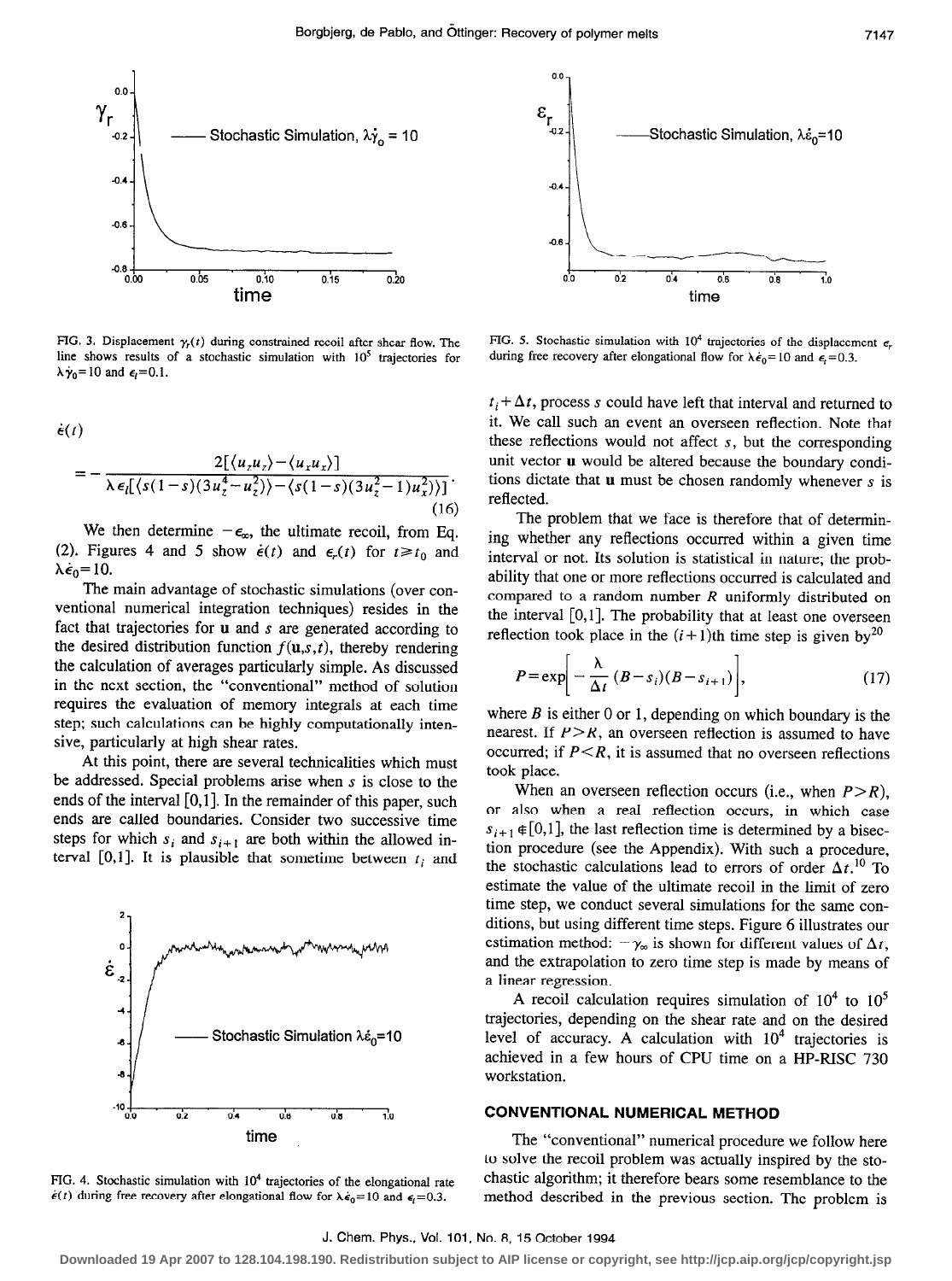

FIG. 6. Extrapolation of results of stochastic simulations of constrained recoil after shear flow to zero time step. The symbols represent simulations using different time steps. The line is obtained through a linear regression.  $\lambda \dot{\gamma}_0 = 10$  and  $\epsilon_l = 0.1$ .

again divided into two stages. In the first stage, the shear rate is constant and  $\tau_{xy}$  varies until a steady state is attained. In the second stage, the xy component of the stress tensor  $\tau_{xy}$  is zero;  $\dot{\gamma}(t)$  is then determined from Eq. (14). The difference with the stochastic approach resides in the fact that the averages appearing in that equation require a numerical evaluation of the corresponding "memory integrals."

The stress tensor is determined according to<sup>3</sup>

$$
\tau = k_B T n N \left[ \frac{1}{3} \delta - \int_{-\infty}^{t} \mu(t - t') \mathbf{A}^{(2)}(t, t') dt' - \epsilon_l \lambda \kappa : \int_{-\infty}^{t} \nu(t - t') \mathbf{A}^{(4)}(t, t') dt' \right],
$$
\n(18)

where the "memory" functions  $\mu$  and  $\nu$  are given by

$$
\mu(t-t') = \frac{8}{\lambda} \sum_{\alpha, \text{odd}} \exp[-\pi^2 \alpha^2 (t-t')/\lambda], \tag{19}
$$

$$
\nu(t-t') = \frac{16}{\pi^2 \lambda} \sum_{\alpha, \text{odd}} \alpha^{-2} \exp[-\pi^2 \alpha^2 (t-t')/\lambda] \tag{20}
$$

and where  $A^{(2)}$  and  $A^{(4)}$  are averages calculated from

$$
\mathbf{A}^{(2)} = \frac{1}{4\pi} \int \frac{\mathbf{u}\mathbf{u}}{(1 + \gamma^{(0)} : \mathbf{u}\mathbf{u})^{3/2}} d\mathbf{u},\tag{21}
$$

$$
\mathbf{A}^{(4)} = \frac{1}{4\pi} \int \frac{\mathbf{u} \mathbf{u} \mathbf{u}}{(1 + \gamma^{(0)} : \mathbf{u} \mathbf{u})^{3/2}} d\mathbf{u}.
$$
 (22)

In these equations,  $\gamma^{(0)}$  is the relative strain tensor.<sup>13</sup> In the first stage of the flow, the stress tensor is found by evaluating the right-hand side of Eq. (18). During recovery  $\tau_{xy}=0$ , and the shear rate is found by solving for  $\kappa$  in Eq. (18). If only the  $xy$  components of the stress tensor are of interest, Eqs. (21) and (22) can be further simplified<sup>3</sup> to give

$$
A_{xy}^{(2)} = \frac{1}{2\Gamma} \int_0^1 [1 + g^{-1}(\Gamma^2 x^2 - 1)] dx,
$$
 (23)



FIG. 7. Results of a stochastic simulation of the stress tensor after inception of shear flow for  $\lambda \dot{\gamma}_0 = 100$  and  $\epsilon_i = 0.1$ .

$$
B_{xy}^{(2)} = \frac{\lambda \dot{\gamma}_{xy}}{4\Gamma^2} \int_0^1 \{1 + g^{-3}[(3\Gamma^6 + 8\Gamma^4)x^6 - (7\Gamma^4 + 8\Gamma^2)x^4 + 5\Gamma^2x^2 - 1\}]dx,
$$
\n(24)

where

$$
\mathbf{B}^{(2)} = \frac{1}{2}(\lambda \dot{\gamma}; \mathbf{A}^{(4)}), \tag{25}
$$

$$
g = [(\Gamma^4 + 4\Gamma^2)x^4 - 2\Gamma^2x^2 + 1]^{1/2},\tag{26}
$$

and

$$
\Gamma(t,t') = -\gamma_{xy}(t,t') = \int_{t'}^{t} \dot{\gamma}_{xy}(t'')dt''.
$$
 (27)

The stress tensor is therefore determined from

$$
\tau_{xy} = -k_B T n N \Bigg[ \int_{-\infty}^t \mu(t - t') (A_{xy}^{(2)})_{\Gamma} dt' + \epsilon_l \int_{-\infty}^t \nu(t - t') (B_{xy}^{(2)})_{\Gamma} dt' \Bigg].
$$
\n(28)

To ensure accurate results, we employ a predictorcorrector scheme and a Romberg integration method for the integrals appearing in Eq. (28).

## RESULTS

We begin this section by illustrating how the recoil numerical experiment is prepared. As mentioned earlier, a steady state must be developed before the recovery calculation can proceed. Figure 7 shows the shear viscosity as a function of time, for inception of shear flow, determined from a stochastic simulation. The results shown in Fig. 7 correspond to  $\lambda \gamma_0 = 100$  and  $\epsilon_l = 0.1$ . Bird *et al.*<sup>3</sup> have found that link-tension coefficients with values between 0.1 and 0.5 can provide a reasonable description of experimental data.<sup>3</sup> From a numerical point of view, calculations become more difficult as  $\epsilon_1$  becomes smaller. The overshoot which the curve exhibits for high shear rates is consistent with experiment.<sup>13</sup> Note, however, that the stress tensor has a nonzero value at  $t = 0^+$ . This sudden jump at  $t = 0$  disappears for  $\epsilon$  = 0. In the past, Bird *et al.*<sup>21</sup> have suggested that it could be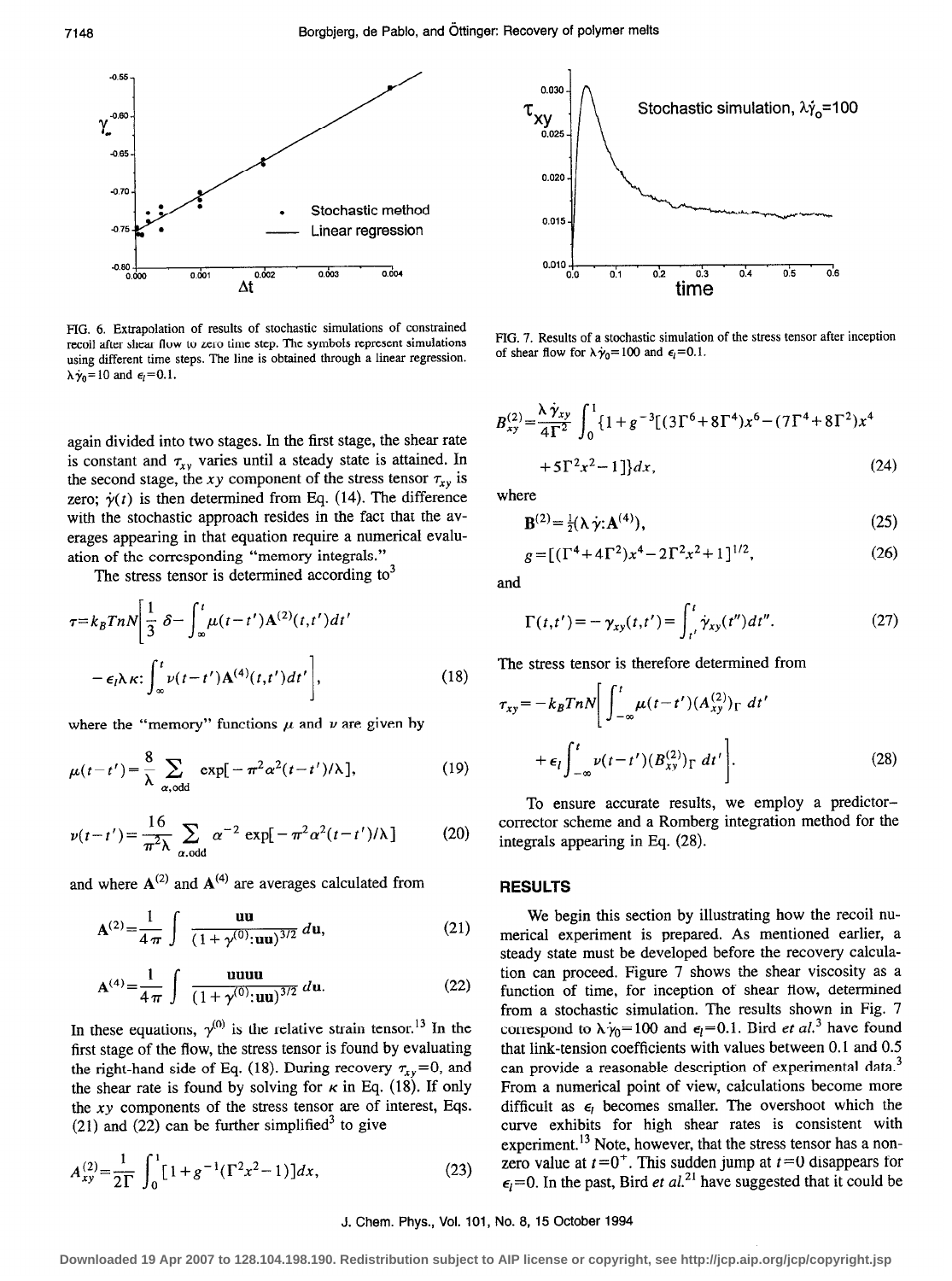

shows results of calculations performed by conventional numerical tech-<br>niques. The solid squares show results of stochastic simulations in the link-tension coefficient  $\epsilon_1$ . niques. The solid squares show results of stochastic simulations.

a consequence of assuming that a linear velocity profile develops instantly and of employing Kramer's chains in the theoretical development of their model.

For shear flows, the viscosity function was calculated using both the conventional numerical method and stochastic simulations. Figure 8 shows the viscosity as a function of shear rate for  $\epsilon_l = 0.1$ . The circles correspond to numerical results; the filled squares depict stochastic results. Figure 9 shows the ultimate recoil after steady shear flow as a function of shear rate calculated using both methods, also for  $\epsilon_l$  = 0.1. If  $\epsilon_l$  is increased, the viscosity curve is shifted  $\epsilon_l$ = $0.1$ . If  $\epsilon_l$  is increased, the viscosity curve is shifted upwards. As shown in Figs. 10 and 11, the ultimate recovery decreases when  $\epsilon_i$  is increased.

As seen in Figs. 8 and 9, the results obtained by the two methods of solution are in excellent agreement. We believe, however, that stochastic simulations have several advantages over conventional numerical integrations. The first of these is the simplicity with which stochastic simulations are implemented. The necessary codes are short and simple, in contrast to the codes for the numerical solutions. The second advantage is the physical insight into the problem that is



FIG. 8. Steady-state shear viscosity  $\eta$  for  $\lambda \dot{\gamma}_0$  for  $\epsilon_i = 0.1$ . The solid line FIG. 10. Shear rate  $\dot{\gamma}(t)$  during constrained recovery after shear flow for shows results of calculations performed by conventiona

gained by a stochastic approach. The third is the efficiency of the algorithm. At very low shear rates, conventional numerical techniques are faster than stochastic methods. However, as the shear rate is increased, the latter becomes superior. This is because for conventional numerical techniques, the required computational time scales as the square of the inverse time step: for stochastic simulations, it scales only as the inverse time step. Furthermore, in the stochastic simulations, the size of the time step required to avoid instabilities decreases rapidly as the shear rate increases; if the time step is too large during recovery, the simulations will lead to incorrect results.

The calculations presented here reveal a particularly interesting feature of the Curtiss-Bird model. As shown in Fig. 9, when plotted as a function of shear rate, the recovery curve exhibits a clear maximum. The third term in Eq. (5) is responsible for the maximum; Fig. 12 shows recovery curves as a function of shear rate for different values of the linktension coefficient. As  $\epsilon_i$  decreases, the maximum in the recovery curves is shifted towards higher values of  $\lambda\dot{\gamma}_0$  and higher values of  $-\gamma_{\infty}$ . For  $\epsilon_i = 0$ , there is no maximum, but



FIG. 9. Ultimate recoil after shear flow  $-\gamma_{\infty}$  for  $\epsilon_{l}=0.1$ . The solid line shows results of numerical calculations using conventional techniques. The solid squares show results of stochastic simulations.



FIG. 11. Displacement  $\gamma_r(t)$  during constrained recovery after shear flow for  $\lambda \gamma_0 = 10$ . The lines show results of stochastic simulations for different values of the link-tension coefficient  $\epsilon_i$ .

# J. Chem. Phys., Vol. 101, No. 8, 15 October 1994

**Downloaded 19 Apr 2007 to 128.104.198.190. Redistribution subject to AIP license or copyright, see http://jcp.aip.org/jcp/copyright.jsp**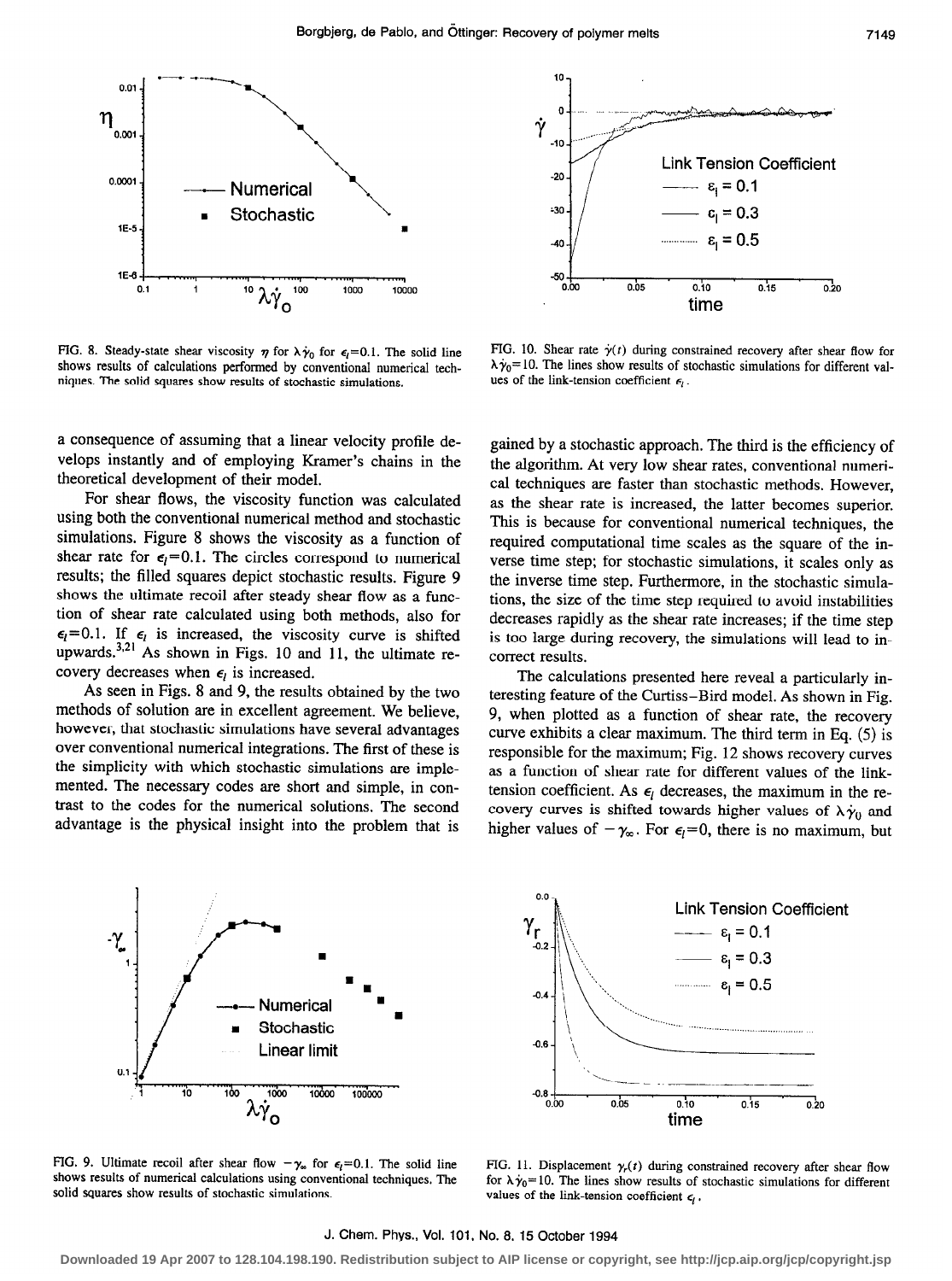

FIG. 12. Ultimate recovery for different values of the link tension coefficient  $\epsilon_i$ . (Open triangles)  $\epsilon_i$ =0.02; (filled squares)  $\epsilon_i$ =0.05; (open circles)  $\epsilon_l$ =0.1; and (filled triangles)  $\epsilon_l$ =0.3. Note how the maximum is shifted upwards and right as  $\epsilon_l$  is decreased. For  $\epsilon_l$ =0, the maximum disappears.

the amount of recovery is largely overpredicted by the theory.

For small values of  $\epsilon_l$ , the shear stress predicted by the CBM (or the Doi-Edwards model) is a nonmonotonic function of the shear rate. For sufficiently large values of  $\epsilon_l$ , however, the shear stress becomes a monotonic function of shear rate.<sup>6</sup> We have performed calculations of recovery for values of  $\epsilon_i$  of up to 0.5, which corresponds to a monotonic shear stress; all of the calculated curves (see Fig. 12) exhibit a maximum. Furthermore, note that the maximum in the recovery curve disappears as the link-tension coefficient decreases. The nonmonotonic nature of the shear stress is therefore unlikely to be responsible for the maximum observed in the recovery curve.

The magnitude of the ultimate recovery after shear flow is largely dictated by both the initial value of the shear rate  $\dot{\gamma}(t_0^+)$  during recovery and the rate of change of the shear rate, also at  $t = t_0^+$ . These two quantities depend on the initial steady-state shear rate  $\dot{\gamma}_0$ . Figure 13(a) shows the timedependent shear rate  $\dot{\gamma}(t)$  during recovery for different values of the initial shear rate  $\lambda \dot{\gamma}_0$  and for constant  $\epsilon_l$ =0.3. As  $\lambda \dot{\gamma}_0$  is increased, both the initial value of  $\dot{\gamma}(t)$  and its initial slope also increase. Figure 13(b) shows similar results for  $\lambda \dot{\gamma}_0$ =65 and 400; these two values yield almost identical amounts of recovery, but are located on opposite sides of the maximum in Fig. 9. The two shaded regions in Fig. 9 illustrate the amount of recovery that is gained by having increased the initial value of  $\dot{\gamma}(t)$  in going from  $\lambda \dot{\gamma}_0$ =65 to 400, and the amount of recoil that is lost by having gone over the maximum. The initial value of the shear rate is given by  $\eta_{\Omega}/\gamma_0 \epsilon \eta_{\epsilon}$ , where  $\eta_{\Omega}$  and  $\eta_{\epsilon}$  are the elastic and the viscous contributions to the viscosity, $8$  respectively. Figure 14 shows  $[\dot{\gamma}(t_0^+)]$  as a function of  $\lambda \dot{\gamma}_0$ ; as expected,  $\dot{\gamma}(t_0^+)$  increases monotonously. Figure 15 shows the time  $\tau$  required for  $\dot{\gamma}(t)$ to reach half of its initial value as a function of  $\lambda \dot{\gamma}_0$ ;  $\tau$  can be viewed as a characteristic relaxation time for the initial recovery of the melt. Figure 15 exhibits a clear change of slope at around  $\lambda \dot{\gamma}_0 \approx 100$ , which is actually responsible for the maximum in  $-\gamma_{\infty}$ . For moderate shear rates (but above the linear viscoelastic regime),  $\tau$  increases with  $\dot{\gamma}_0$ ; for shear



FIG. 13. (a) Time-dependent shear rates during recovery for different initial shear rates, all with shear rates lower than those where the maximum recovery is observed. (b) Time-dependent shear rates during recovery for different initial shear rates. The two shear rates have almost the same ultimate recovery value, but they are located on opposite sides of the maximum recovery.

rates above the maximum,  $\tau$  decreases with  $\dot{\gamma}_0$ , thereby leading to a decrease of the ultimate recovery.

At this point, we do not know if such a maximum is physical. It is, however, important to emphasize possible violations of the assumptions implicit in the theory. One of the assumptions is that the velocity profile is linear during recoil; this is not the case at high shear rates (the deformation is nonuniform in this regime<sup>22,23</sup>). Furthermore, the alignment



FIG. 14. Initial shear rate immediately after the onset of recovery as a function of initial shear rate.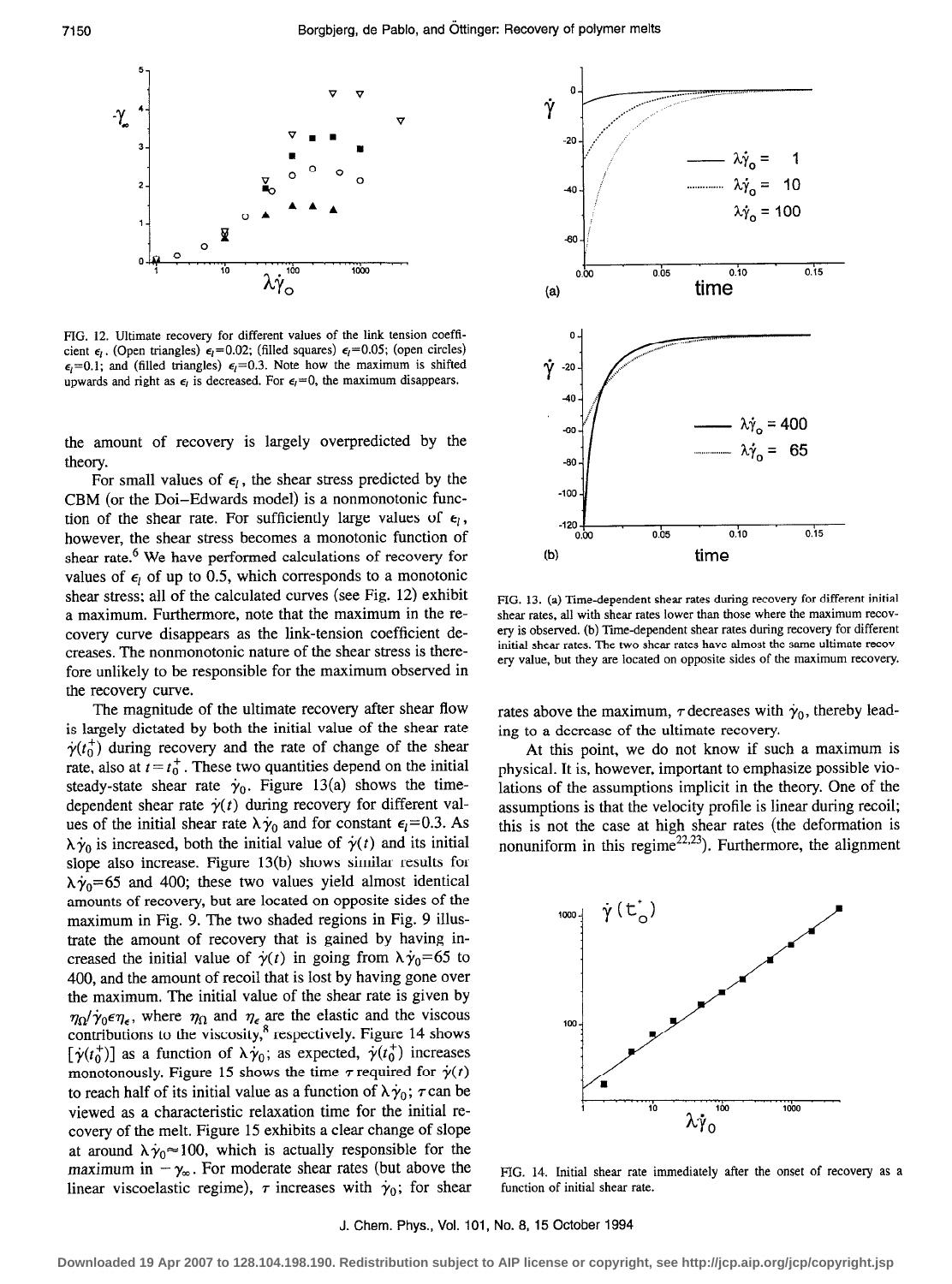

FIG. 15. Characteristic relaxation time for initial recovery as a function of initial shear rate.



FIG. 17. Elongational viscosity  $\bar{\eta}$  for  $\epsilon_l = 0.3$ . The open circles show numerical results by Saab et al. (Ref. 5). The solid squares show results of our stochastic simulations. The dashed lines indicate the expected asymptotic value of the viscosity (Ref. 5) at both low and high elongational rates.

of the molecules could also be in conflict with the CBM, since part of the melt would no longer be entangled. Note that the CBM assumes that polymers are above their critical molecular weight  $M<sub>e</sub>$  for entanglement. Bird et al.<sup>8</sup> have shown that for  $M_{\nu} < M_e$ , their model leads to incorrect results.

Last, we do not know whether it is physically feasible to shear at  $\lambda y > 200$  without changing the molecular weight of the melt.

Figure 16 shows the unsteady state elongational viscosity for  $\lambda \dot{\epsilon} = 10$  and  $\epsilon_1 = 0.3$  determined from a stochastic simulation. As for the shear flows, a nonzero stress tensor is obtained at zero time.

Figure 17 shows the steady state elongational viscosity as a function of elongational rate for  $\epsilon_1 = 0.3$ . The circles show results of numerical calculations by Bird et  $al<sup>5</sup>$ . The filled squares depict results of our stochastic calculations. As for the case of shear flows, agreement between standard numerical calculations and stochastic calculations is excellent. Note, however, that the numerical method becomes too intensive even before an asymptotic value for the viscosity is attained; the stochastic method is able to generate reliable results over several additional orders of magnitude.

Figures 18 and 19 show the two functions  $\dot{\epsilon}(t)$  and  $\epsilon(t)$ 



FIG. 16. Elongational stress after inception of elongational flow. The line shows results of stochastic simulations for  $\lambda \dot{\epsilon}_0 = 100$  and  $\epsilon_i = 0.3$ .



Figure 20 shows the ultimate free recovery after elongational flow as a function of elongational rate. In contrast to constrained recovery after shear flow, the elongational recovery does not go through a maximum, but it reaches an asymptotic value at around  $\lambda \dot{\epsilon}_0 = 100$ .

# CONCLUSIONS

We have calculated the constrained recoil after steady shear flow for a monodisperse polymer melt using the Curtiss-Bird model. The calculations were done using two different methods of solution, i.e., a conventional numerical integration method and a newer stochastic simulation method. The latter has proven to be superior in several respects. It is more flexible than conventional numerical techniques, thereby allowing easy treatment of more complex flows. Second, at high shear rates, it is faster by up to an order of magnitude. For polydisperse melts, we expect the



FIG. 18. Elongation rate  $\dot{\epsilon}(t)$  during free recovery after elongational flow for different values of the link-tension coefficient  $\epsilon_i$ .

#### J. Chem. Phys., Vol. 101, No. 8, 15 October 1994

**Downloaded 19 Apr 2007 to 128.104.198.190. Redistribution subject to AIP license or copyright, see http://jcp.aip.org/jcp/copyright.jsp**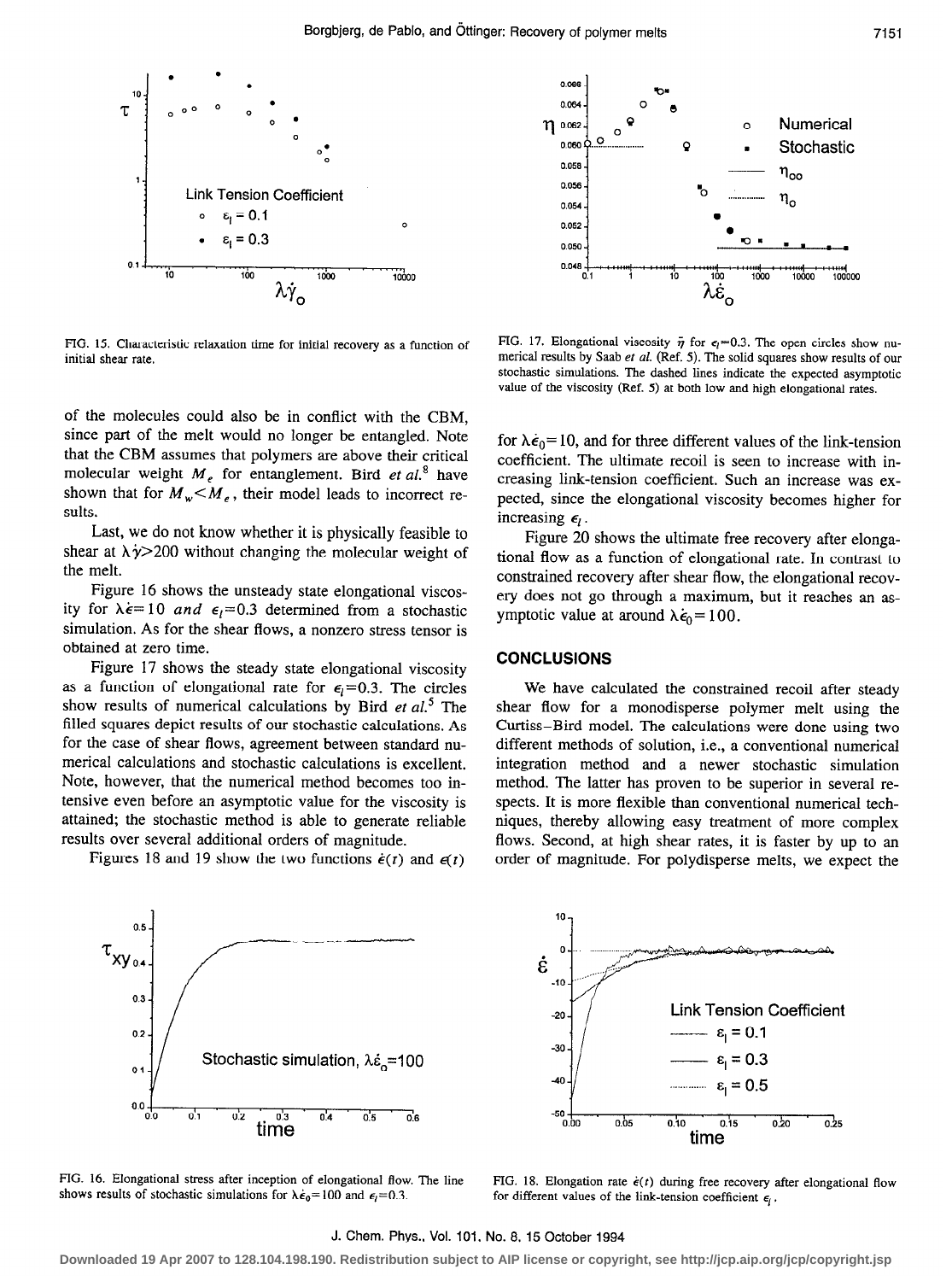

FIG. 19. Displacement  $\epsilon_r$  during free recovery after elongational flow for different values of the link-tension coefficient  $\epsilon$ .

stochastic technique to be even more advantageous, since for every additional species in the system, the corresponding code will only need to run approximately 1% longer. In contrast, conventional numerical techniques require one additional integration for each species in the system. Furthermore, the presence of sharp gradients will require small time steps which can be handled more efficiently within the framework of a stochastic simulation than within that of conventional numerical techniques.

During this work, we have found that the recovery after shear flow  $-\gamma_{\infty}$  exhibits a maximum as a function of  $\lambda \dot{\gamma}_0$ (Fig. 9). Interestingly, the maximum is only found for constrained recovery after shear flow, and not for free recovery after elongational flow. The maximum disappears when the link-tension coefficient is set equal to 0; it arises from viscous contributions to the stress tensor and we attribute it to a dramatic change in the characteristic relaxation time for initial recovery at relatively high values of  $\lambda \gamma_0$ .

At this point, we are not certain that this maximum would be physically obtainable since it occurs at relatively high shear rates ( $\lambda \gamma_0 \approx 200$ ). Unfortunately, available experimental data for constrained recovery after shear flow have only been measured for highly polydisperse melts;<sup>22</sup> our attempts to describe these data with the monodisperse version



FIG. 20. Ultimate recovery  $-\epsilon_{\infty}$  after elongational flow. The symbols show results of stochastic simulations for  $\epsilon_i$ =0.3.

of the Curtiss-Bird model have met with very limited success. Previous studies of quasimonodisperse, intermediatemolecular-weight melts under shear flow suggest that  $\lambda$  is on the order of several seconds. $3$  Such values would indicate that the maximum in the recovery curves should occur for  $\dot{\gamma}_0$ on the order of hundreds of seconds; it should therefore be measurable in the laboratory.

Before drawing any conclusions about the physical significance of our results for recovery, it is therefore imperative to take into account the effects of polydispersity. It is plausible that by taking polydispersity into account the maximum in the recovery curve could disappear or, alternatively, it could be accentuated. Studies of recovery for polydisperse melts are under way in our laboratory and will be presented in a forthcoming publication.

## ACKNOWLEDGMENTS

The authors are grateful to the National Science Foundation for financial support. One of us (JJdP) is also grateful to the Camille and Henry Dreyfus foundation for a New Faculty Award. Some of the calculations presented in this work were performed at the Pittsburgh Supercomputing Center and on a RS-6000 workstation awarded to us by the IBM Corporation.

# APPENDIX

A reflection can arise in two different ways during a given time step. If  $s_{i+1} \notin [0,1]$ , the reflection was observed. If  $s_{i+1} \in [0,1]$ , but  $P > R$ , then an overseen reflection took place. In both cases, the last reflection time  $t_r \in ]t, t+\Delta t[$  is determined by a bisection procedure; a time step is then taken for u (starting from a random value) over the remainder of the original time step, i.e., from  $t_r$  to  $t + \Delta t$ . In what follows, we describe the bisection method. Note that the accuracy of the stochastic integration scheme will still be of order  $\Delta t$ . However, the extrapolation to zero time step will be facilitated significantly by reducing the prefactor of the time-step dependence.

Both observed and overseen reflections can be treated on the same basis by taking advantage of the reflection principle of the Wiener process and reflecting  $s_{i+1}$  over the boundary in case of an overseen reflection. $17,18$ 

At time t,  $s_i \in [0,1]$ , and  $s_{i+1} \notin [0,1]$  at time  $t + \Delta t$ . This is a Wiener process, bounded at both ends; s must necessarily cross the boundary  $B$  at least once during this time step. The bisection method is used to "decide" whether the last boundary crossing occurred in the first or in the last half of the time step. To do so, we calculate  $s_{i+(1/2)} = (s_{i+1})$  $+ s_i$ )/2 +  $\frac{1}{2}\sqrt{(2\Delta t)/\lambda}$  W<sub>i</sub> at time  $t + \frac{1}{2}\Delta t$ .<sup>17</sup>

There are now two possibilities, namely,  $s_{i+(1/2)} \in [0,1]$ or  $s_{i+1/2} \notin [0,1]$ . If  $s_{i+1/2} \in [0,1]$ , then a crossing occurred between  $t + \frac{1}{2}\Delta t$  and  $t + \Delta t$ ; the bisection is therefore continued on the second half of the interval. In the second case, a crossing did occur in the first half of the interval, but one or more additional boundary crossings might also have occurred in the second interval. To decide whether this is the case or not, Eq. (18) is used with  $\frac{1}{2}\Delta t$  instead of  $\Delta t$  and  $s_{i+(1+2)}$  instead of  $S_i$ . If P is larger than a random number, then a crossing did occur; otherwise no crossings occurred.